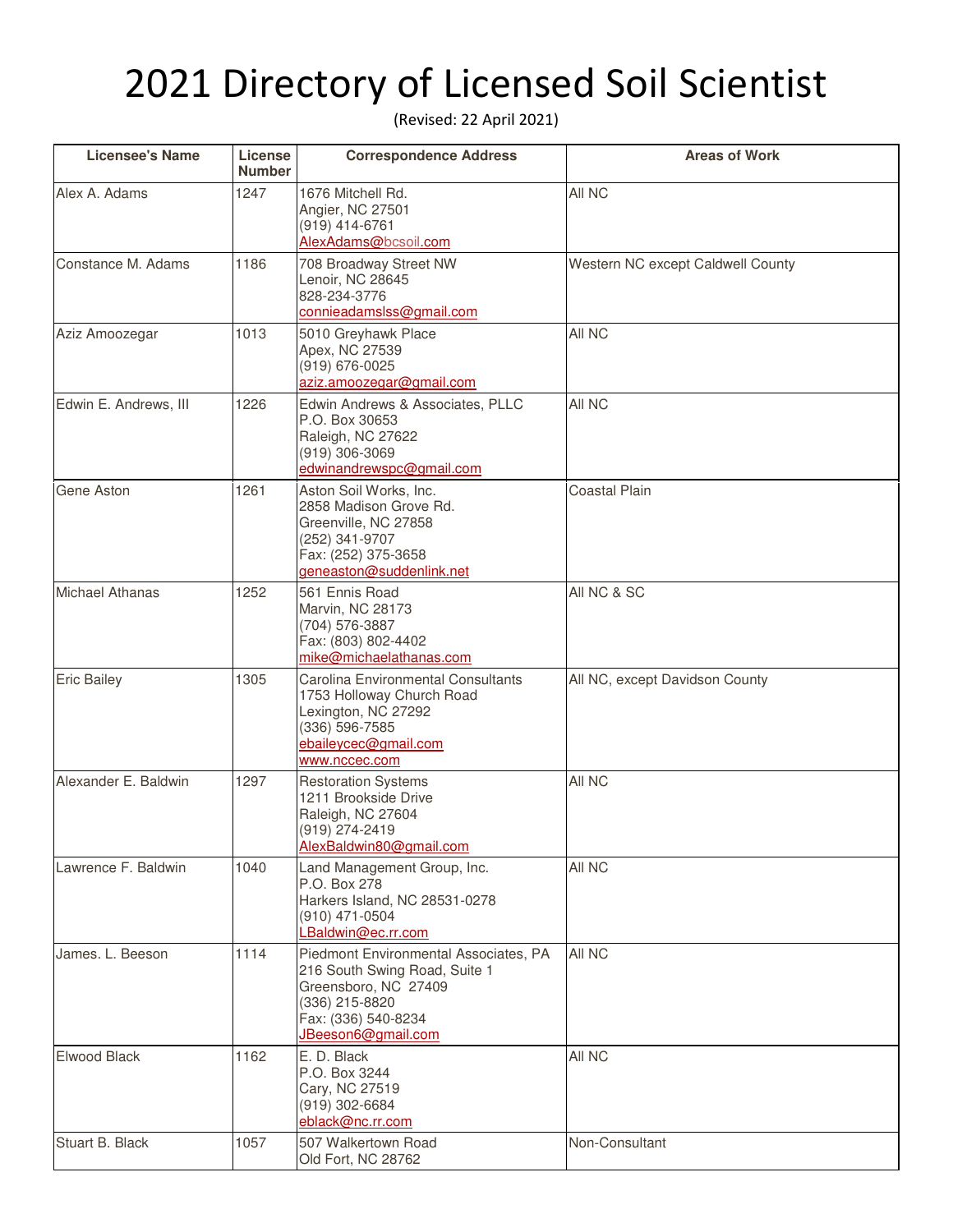| <b>Licensee's Name</b> | License<br><b>Number</b> | <b>Correspondence Address</b>                                                                                                                                                                        | <b>Areas of Work</b>          |
|------------------------|--------------------------|------------------------------------------------------------------------------------------------------------------------------------------------------------------------------------------------------|-------------------------------|
| Daniel J. Bliley       | 1050                     | 614 South Second Street<br>Smithfield, NC 27577<br>(919) 612-3539<br>Fax: (919) 934-8610<br>dbliley1@nc.rr.com                                                                                       | All NC                        |
| Thomas J. Boyce        | 1241                     | PO Box 81<br>Pittsboro, NC 27312<br>(919) 868-8135<br>nclss1241@gmail.com                                                                                                                            | All NC, except Chatham County |
| Robert T. Branch       | 1180                     | Branch Residuals & Soils, LLC<br>1735 Heckle Blvd<br>Suite 103-291<br>Rock Hill, SC 29732<br>(336) 312-9007<br>bbranch@branchrs.com                                                                  | All NC                        |
| Stephen W. Bristow     | 1167                     | 38 Austin Pond Road<br>Clayton, NC 27520<br>(919) 906-4737<br>stevebristow57@gmail.com                                                                                                               | All NC                        |
| Stephen W. Broome      | 1100                     | <b>NC State University</b><br>Crop and Soil Sciences Dept.<br>Box 7620<br>Raleigh, NC 27695-7619<br>Office: (919) 513-2555<br>Home: (919) 782-5638<br>Fax: (919) 515-2167<br>stephen broome@ncsu.edu | <b>Coastal Plain</b>          |
| Robert M. Brown        | 1041                     | PO Box 71215<br>Durham, NC 27722-1215<br>(919) 672-5414<br>rmbrown79@gmail.com                                                                                                                       | <b>Central Piedmont</b>       |
| Wyatt L. Brown         | 1079                     | Brown's Environmental Group, Inc.<br>242 Batten Farm Rd.<br>Selma, NC 27576<br>(919) 524-5956<br>brownenvgrp@gmail.com                                                                               | All NC                        |
| Dalton Buchanan        | 1342                     | 30 Horseshoe Bay<br>Mills River, NC 28759<br>(828) 387-6388<br>dpbuchan@ncsu.edu                                                                                                                     | Non-Consultant                |
| <b>William Buetow</b>  | 1255                     | <b>NYSDEC</b><br>25 Onderdonk Road<br>Glenville, NY 12302<br>(518) 901-9197<br>william.buetow@dec.ny.gov                                                                                             |                               |
| Jeffrey Bullard        | 1337                     | 3417 Lorena Lynn Court<br>Fuquay Varina, NC 27526<br>(919) 909-0855<br>irbullard@nc.rr.com                                                                                                           | All NC                        |
| C. Ray Campbell        | 1016                     | 3013 Campbell Road<br>Raleigh, NC 27606<br>Work: (919) 851-6259<br>Cell: (919) 612-8737<br>crcampb@bellsouth.net                                                                                     | All NC                        |
| Steven Randal Cannon   | 1291                     | 5500 Deer Run Ct.<br>Davidson, NC 28036<br>(704) 706-4645<br>sc55drc@gmail.com                                                                                                                       | Southern Piedmont             |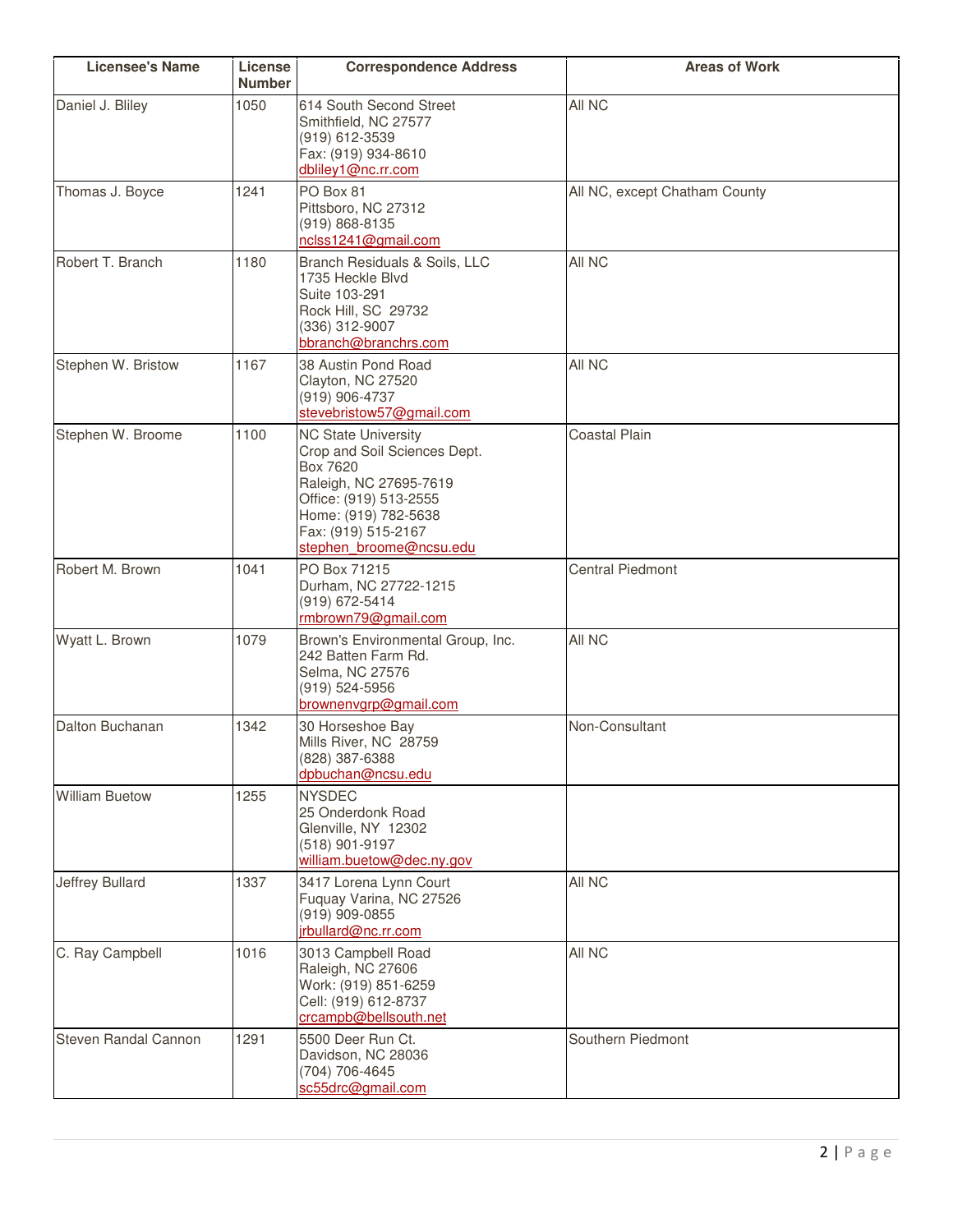| <b>Licensee's Name</b>           | License<br><b>Number</b> | <b>Correspondence Address</b>                                                                                                                                                    | <b>Areas of Work</b>                                                                                                                                                             |
|----------------------------------|--------------------------|----------------------------------------------------------------------------------------------------------------------------------------------------------------------------------|----------------------------------------------------------------------------------------------------------------------------------------------------------------------------------|
| Christopher Scott Carpenter 1260 |                          | 208 Williams St.<br>Greenville, NC 27858<br>(252) 917-4822<br>easternncag@gmail.com                                                                                              | Eastern NC                                                                                                                                                                       |
| Kevin A. Carver                  | 1299                     | 157 S. Mill Dam Rd.<br>Camden, NC 27921<br>(252) 339-7236<br>kcarver@arhs-nc.org                                                                                                 | All NC                                                                                                                                                                           |
| Stephen B. Chambers              | 1228                     | Chambers Soil Consulting, Inc.<br>54 Pine Bluff Road<br>Hendersonville, NC 28792<br>(828) 699-5915<br>stevebsoils@gmail.com                                                      | Ashe, Avery, Buncombe, Burke, Cherokee, Clay,<br>Graham, Haywood, Henderson, Jackson, Macon,<br>Madison, McDowell, Mitchell, Rutherford, Swain,<br>Transylvania, Watauga, Yancey |
| Dolores M. Chandler              | 1187                     | <b>Chandler Soil Corporation</b><br>2818 Old NC Hwy 10<br>Chapel Hill, NC 27514<br>(919) 932-8514<br>Cell: (919) 210-2890<br>Fax: call for request<br>ChandlerSoil@earthlink.net | NC Piedmont, NC Mountains                                                                                                                                                        |
| C. Alan Clapp                    | 1058                     | 389 Clapp Farms Rd.<br>Greensboro, NC 27405<br>(336) 202-6808<br>alanclapp63@gmail.com                                                                                           | <b>NC Piedmont</b>                                                                                                                                                               |
| David C. Clapp                   | 1170                     | 5575 Wild Turkey Road<br>Whitsett, NC 27377<br>(336) 697-1750<br>dave-clapp@juno.com                                                                                             | Non-Consultant                                                                                                                                                                   |
| Scott Franklin Cole              | 1263                     | 312 Copples Road Ext.<br>Asheboro, NC 27205<br>(336) 460-4554<br>sfc1021@gmail.com                                                                                               | NC Piedmont except Montgomery County                                                                                                                                             |
| Willard Walter Cole, III         | 1267                     | S&ME<br>3201 Spring Forest Rd.<br>Raleigh, NC 27616<br>(919) 872-2660<br>Fax: (919) 876-3958<br>Cell: (919) 801-3798<br>wcole@smeinc.com                                         | All NC                                                                                                                                                                           |
| Amber L. Coleman                 | 1253                     | <b>Stantec Consulting</b><br>801 Jones Franklin Rd., Suite 300<br>Raleigh, NC 27520<br>(919) 865-7399<br>Fax: (919) 851-7024<br>amber.coleman@stantec.com                        | <b>NC Wetlands</b>                                                                                                                                                               |
| Cory A. Connell                  | 1343                     | Soil & Environmental Consultants, PA<br>8412 Falls of Neuse Road, Suite 104<br>Raleigh, NC 27615<br>(919) 256-4536<br>Fax: (919) 846-9467<br>cconnell@sandec.com                 | All NC                                                                                                                                                                           |
| David C. Coyle                   | 1315                     | 142 Jarnigan Drive<br>Athens, GA 30605<br>(479) 747-8192<br>david.coyle@denaliwater.com                                                                                          | All NC                                                                                                                                                                           |
| Stanley H. Crownover             | 1125                     | 36 New Bailey Ridge Road<br>Candler, NC 28715<br>(828) 989-2290<br>scrown9990@gmail.com                                                                                          | <b>Western NC and Foothills</b>                                                                                                                                                  |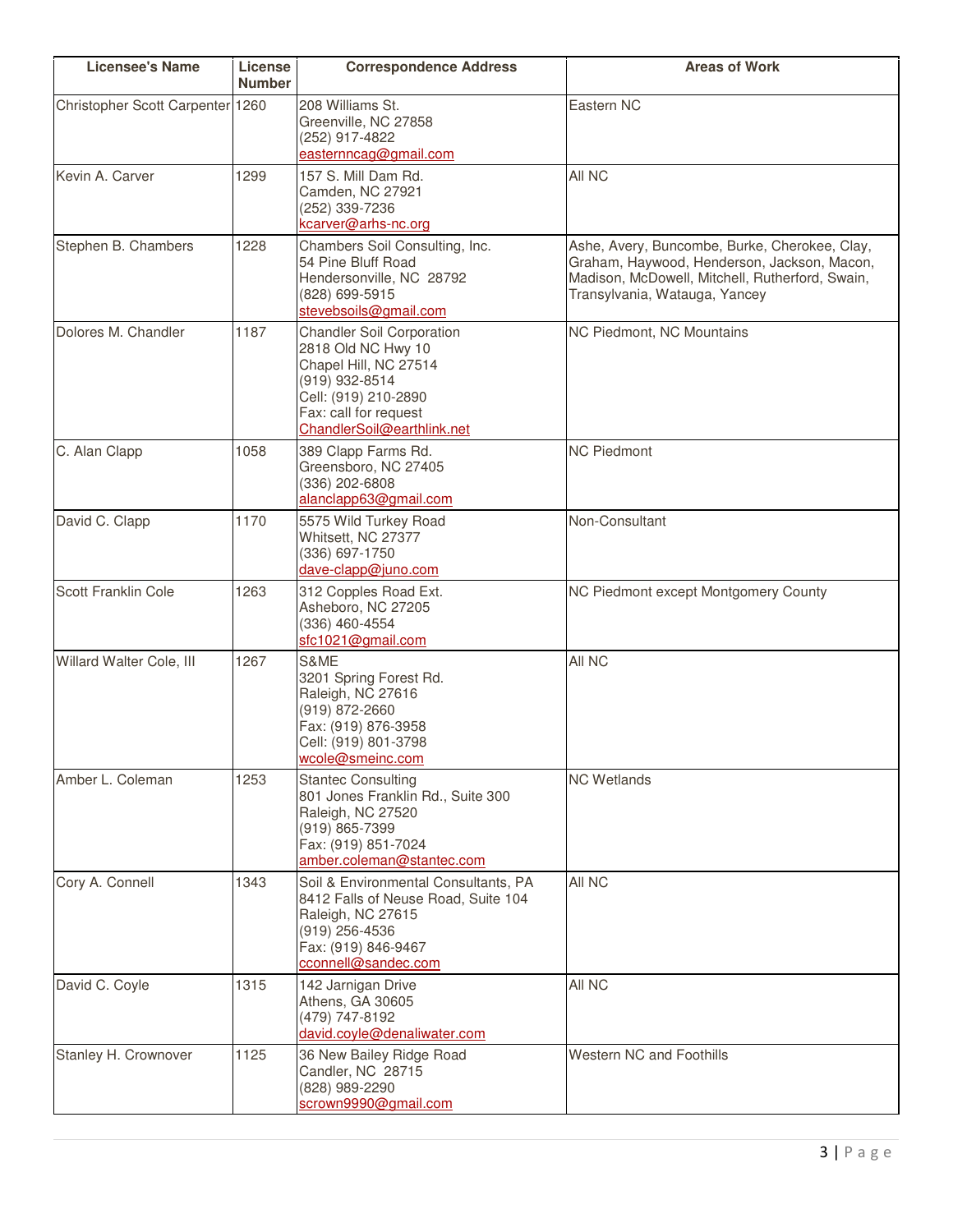| <b>Licensee's Name</b>        | License<br><b>Number</b> | <b>Correspondence Address</b>                                                                                                                               | <b>Areas of Work</b>                             |
|-------------------------------|--------------------------|-------------------------------------------------------------------------------------------------------------------------------------------------------------|--------------------------------------------------|
| <b>Carl Rufus Crozier</b>     | 1107                     | 209 N. Reed Drive<br>Washington, NC 27889<br>(252) 945-7219<br>Fax: (252) 793-5142<br>crcrozier@suddenlink.net                                              |                                                  |
| John R. Davis, Jr.            | 1028                     | Orange County Health Department<br>131 W. Margaret Street<br>Hillsborough, NC 27278<br>(919) 818-5087<br>Fax: (919) 554-2363<br>jrdavis@orangecountync.gov  | All NC                                           |
| Daniel Ryan Deel              | 1320                     | VA Dept. of Mines, Minerals and Energy<br>159 Yearling St.<br>Cedar Bluff, VA 24609<br>(276) 730-4119<br>rdeel1@hotmail.com                                 | Non-Consultant                                   |
| Willard R. Dunlop, Jr.        | 1095                     | P.O. Box 1<br>Pinehurst, NC 28370<br>(910) 620-2954<br>billdunlop1950@gmail.com                                                                             | Non-Consultant                                   |
| Michael D. Eaker              | 1030                     | Southeastern Soil & Environmental<br>Assoc., Inc.<br>P.O. Box 9321<br>Fayetteville, NC 28311<br>(910) 822-4540<br>mike@southeasternsoil.com                 | All NC                                           |
| Gary L. Easter                | 1073                     | 363 Hannah Ferry Road<br>Linwood, NC 27299<br>(336) 940-7672<br>geaster56@icloud.com                                                                        | Non-Consultant                                   |
| Caroline J. Edwards           | 1220                     | <b>Earthwise Designs</b><br>991 Duncan Road<br>Rutherfordton, NC 28139<br>(828) 245-7666<br>Mobile: (828) 289-0122<br>cjedwards234@gmail.com                | Western NC                                       |
| Richard D. Farris             | 1132                     | 929 Hutton Street<br>Winston Salem, NC 27101<br>Cell: (336) 354-5833<br>rfwsnc@yahoo.com                                                                    | Forsyth, Davidson, Davie, Stokes, Surry & Yadkin |
| Walker Boone Ferguson         | 1289                     | Land Resource Management<br>PO Box 9251<br>Asheville, NC 28815<br>(828) 231-1663<br>walker@landrm.com<br>www.landrm.com                                     | Western NC                                       |
| Scott J. Frederick            | 1236                     | Soil, Water, & Environment Group, PLLC<br>3216 Byers Drive, Suite B<br>Raleigh, NC 27607<br>(919) 831-1234<br>Fax: (919) 899-9100<br>sifrederick@swegrp.com | All NC                                           |
| <b>William Brandon Fulton</b> | 1316                     | <b>ECS Southeast, LLP</b><br>1812-D Center Park Drive<br>Charlotte, NC 28217<br>(704) 202-7877<br>Cell: (704) 968-5704<br>bfulton@ecslimited.com            | All NC                                           |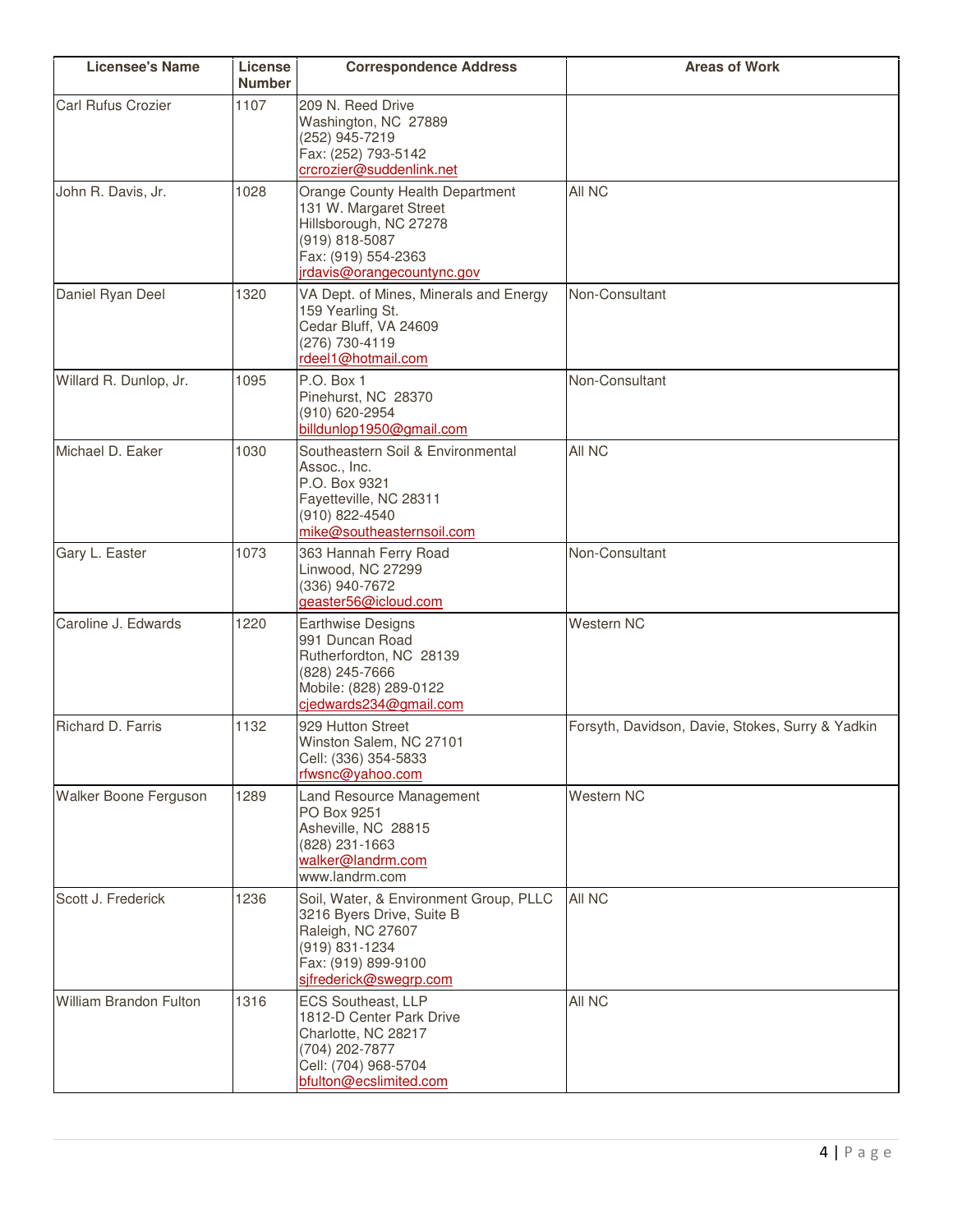| <b>Licensee's Name</b> | License<br><b>Number</b> | <b>Correspondence Address</b>                                                                                                                                                                | <b>Areas of Work</b>                                                     |
|------------------------|--------------------------|----------------------------------------------------------------------------------------------------------------------------------------------------------------------------------------------|--------------------------------------------------------------------------|
| Jan U. Gay             | 1158                     | PO Box 71<br>Candler, NC 28715<br>(828) 772-0269<br>igay21@yahoo.com                                                                                                                         | All NC                                                                   |
| Walter G. George       | 1325                     | WGG Soil Consultants, Inc.<br>841 Blissfield Court<br>Chattanooga, TN 37419<br>(404) 630-7550<br>wggsoil@aol.com<br><b>WaltGeorgeSoils.com</b>                                               | <b>Western Mountains</b>                                                 |
| Walter D. Giese        | 1274                     | 607 Chadwick Shores Dr.<br>Sneads Ferry, NC 28460<br>(910) 389-4410<br>wdgiese@gmail.com                                                                                                     | All NC                                                                   |
| Dwayne A. Graham       | 1022                     | NCDHHS-DEH<br>153 S. Country Club Drive<br>Kenansville, NC 28349<br>(919) 397-8499<br>dwayne.graham@dhhs.nc.gov                                                                              | Non-Consultant                                                           |
| Larry L. Gramm         | 1286                     | LLG Soil Consultants, Ltd.<br>274 Culberson Rd.<br>Murphy, NC 28906<br>(574) 209-1711<br>Fax: (574) 248-5955<br>lgramm@outlook.com                                                           | Cherokee, Clay, Haywood, Graham, Macon,<br>Jackson, Swain, Transylvania, |
| Nan Gray               | 1213                     | Soil Works, Inc.<br>P.O. Box 3<br>Newport, VA 24128<br>(540) 544-7791<br>soilwork@pemtel.net                                                                                                 | <b>Mountain Counties</b>                                                 |
| R. Scott Greene        | 1035                     | Division of Health & Human Services<br>111 Alison Lane<br>Archdale, NC 27263<br>(336) 689-4471<br>hockiology@yahoo.com                                                                       | Non-Consultant                                                           |
| Sloan Griffin          | 1333                     | Agri-Waste Technology, Inc.<br>501 North Salem Street, Ste 203<br>Apex, NC 27502<br>$(919)$ 842-6263<br>Fax: (919) 233-1970<br>sgriffin@agriwaste.com                                        | All NC except Moore County                                               |
| James T. Gulley        | 1256                     | Needham Environmental, Inc.<br>P.O. Box 960<br>Wilmington, NC 28402<br>(910) 297-1282<br>tgulley@gmail.com                                                                                   | Brunswick, Columbus, Duplin, New Hanover,<br>Onslow, Sampson, Pender     |
| Jason M. Hall          | 1248                     | Central Carolina Soil Consulting, PLLC<br>329 S. White St.<br>Wake Forest, NC 27587<br>(919) 569-6704<br>Fax: (919) 569-6703<br>ihall@centralcarolinasoil.com<br>www.centralcarolinasoil.com | All NC                                                                   |
| Robert Jay Ham         | 1239                     | 29 Deanwood Circle<br>Asheville, NC 28803<br>(828) 774-9771<br>rjayham@gmail.com                                                                                                             | Non-Consultant                                                           |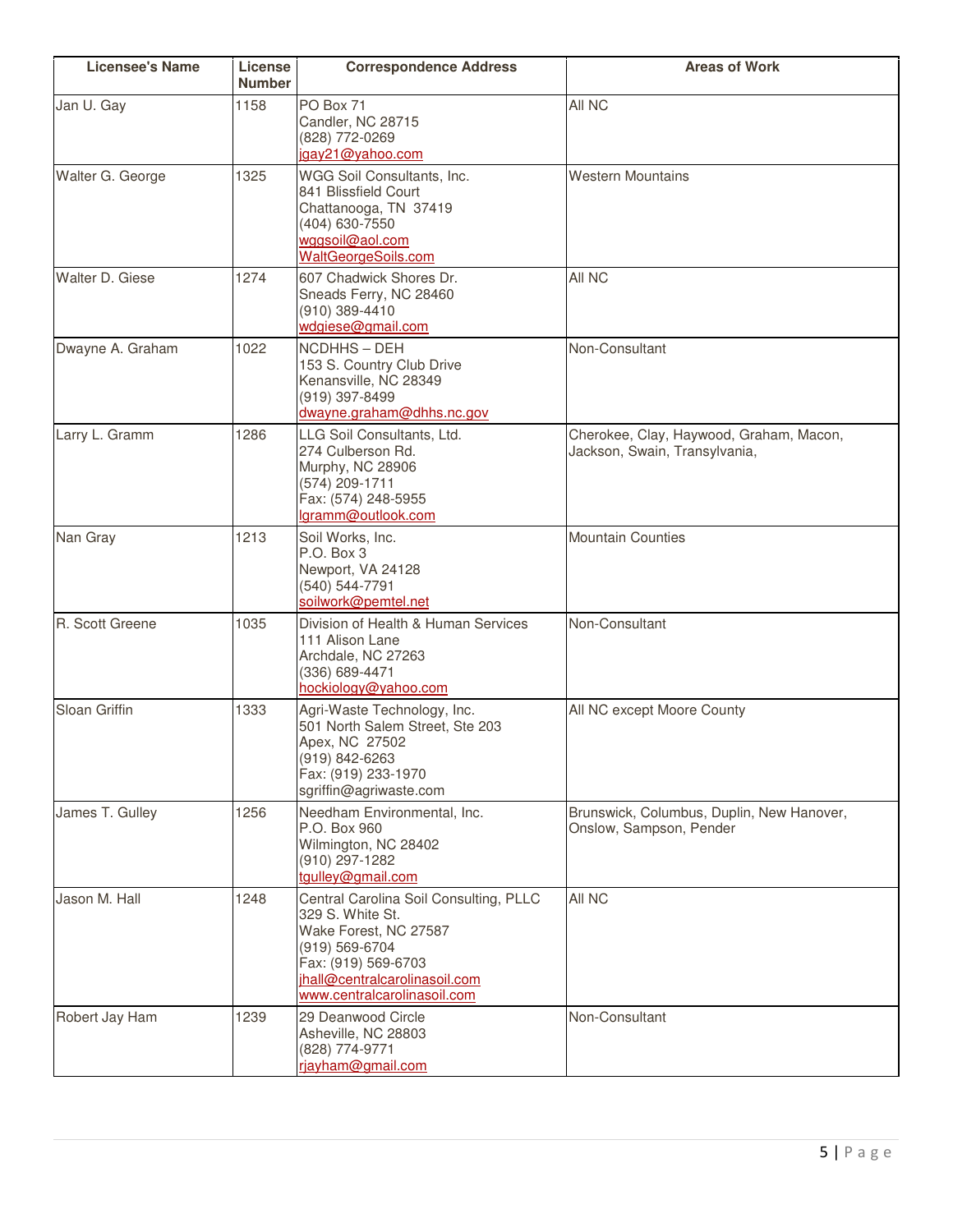| <b>Licensee's Name</b>  | License<br><b>Number</b> | <b>Correspondence Address</b>                                                                                                                         | <b>Areas of Work</b>          |
|-------------------------|--------------------------|-------------------------------------------------------------------------------------------------------------------------------------------------------|-------------------------------|
| Mac Haupt               | 1334                     | 114 Countryside Lane<br>Cary, NC 27518<br>(919) 306-3529<br>machaupt@gmail.com                                                                        |                               |
| John L. Havlin          | 1152                     | <b>NC State University</b><br>Soil Science Dept.<br>Box 7619<br>Raleigh, NC 27695-7619<br>(919) 513-4411<br>havlin@ncsu.edu                           | All NC                        |
| W. Allen Hayes, Jr.     | 1023                     | NC Division of Soil & Water Conservation<br>1614 Mail Service Center.<br>Raleigh, NC 27699-1614<br>(919) 707-3784<br>allen.hayes@ncagr.gov            | Non-Consultant                |
| Matthew A. Haynes       | 1332                     | <b>Valley Proteins</b><br>980 Screech Owl Drive<br>Hope Mills, NC 28348<br>(704) 473-2305<br>matt.haynes313@gmail.com                                 | Non-Consultant                |
| Lynne Hays              | 1210                     | Envirol, Inc.<br>100 North Tryon Street, B220, PMB 360<br>Charlotte, NC 28202<br>(336) 687-2256<br>hays.lynne@gmail.com                               | All NC                        |
| Ajmal A. Heshaam        | 1103                     | PO Box 41756<br>Fayetteville, NC 28309<br>(910) 261-1601<br>aheshaam@embarqmail.com                                                                   | Harnett & Hoke                |
| Eric A. Hill            | 1097                     | Brunswick Co. Health Dept.<br>191 Gilbert Rd. SE<br>Bolivia, NC 28422<br>(910) 231-9488<br>muscadine45@gmail.com                                      | Columbus, New Hanover, Pender |
| Thomas H. Hinson        | 1060                     | CPEC Environmental, Inc.<br><b>PO Box 743</b><br>Morehead City, NC 28557<br>(252) 725-7141<br>cpec@mindspring.com                                     | Eastern NC                    |
| Joseph A. Hinton        | 1042                     | 145 River Ridge Road<br>Eden, NC 27288<br>(336) 432-7551<br>josephinton@triad.rr.com                                                                  | All NC                        |
| Ralph L. Hollowell, Jr. | 1083                     | Albemarle Regional Health Services<br>P.O. Box 189<br>Elizabeth City, NC 27944<br>(252) 338-4490<br>Fax: (252) 337-7921<br>rhollowell@arhs-nc.org     | All NC                        |
| Nicholas P. Howell      | 1294                     | Land Management Group, Inc.<br>3805 Wrightsville Ave., Ste 15<br>Wilmington, NC 28403<br>(910) 452-0001<br>Fax: (910) 452-0060<br>nhowell@Imgroup.net | All NC                        |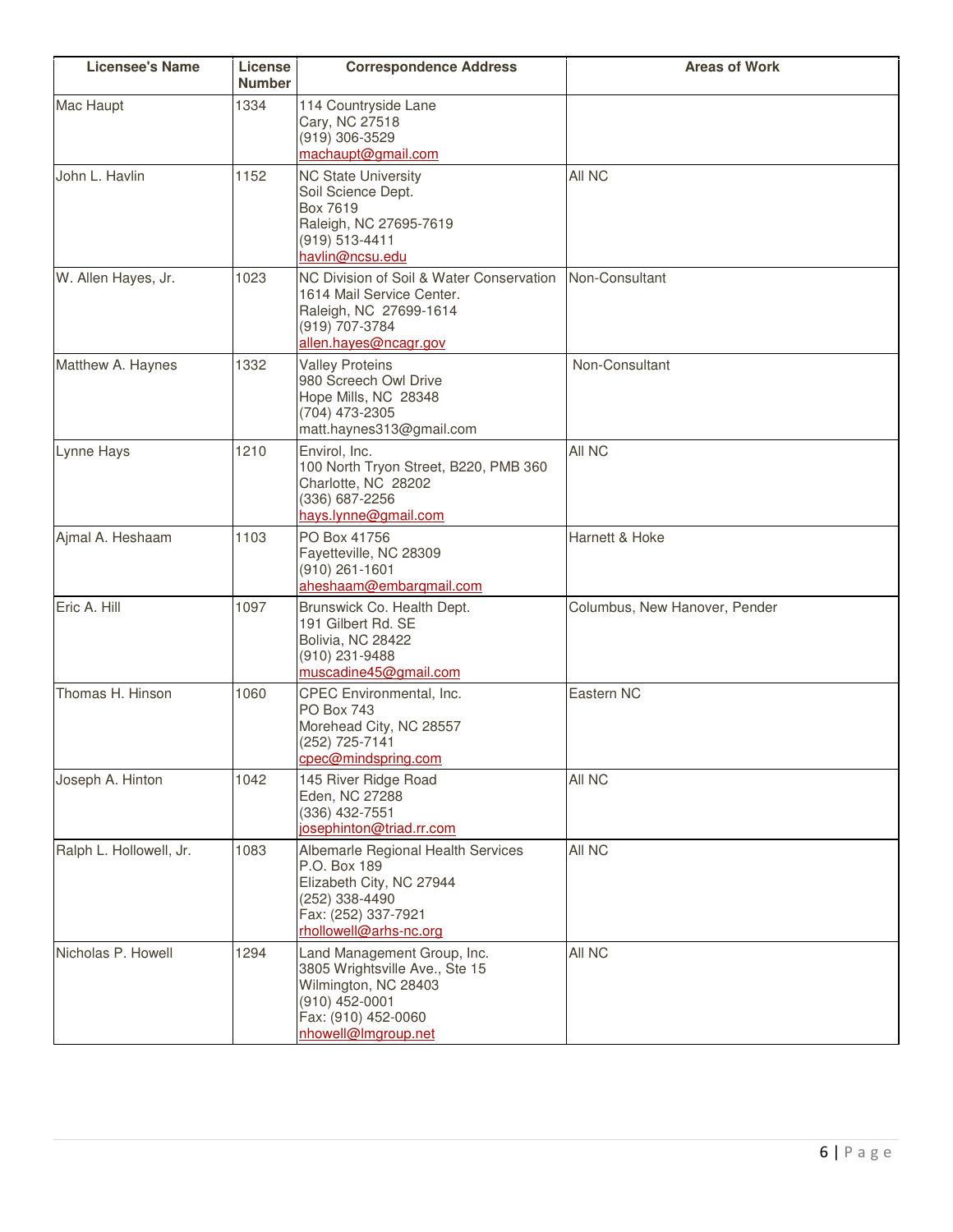| <b>Licensee's Name</b>   | License<br><b>Number</b> | <b>Correspondence Address</b>                                                                                                                   | <b>Areas of Work</b>                |
|--------------------------|--------------------------|-------------------------------------------------------------------------------------------------------------------------------------------------|-------------------------------------|
| David Knox Huff          | 1270                     | Nutter & Associates, Inc.<br>360 Hawthorne Lane<br>Athens, GA 30606<br>(706) 296-9657<br>Fax: (706) 354-7928<br>dhuff@nutterinc.com             | All NC                              |
| Charles P. Humphrey, Jr. | 1268                     | <b>East Carolina University</b><br>3408 Carol Belk Bldg.<br>Greenville, NC 27858<br>(252) 737-1479<br>Cell: (252) 864-4074<br>humphreyc@ecu.edu | Eastern NC                          |
| Toney C. Jacobs          | 1063                     | Jacobs On-Site Development, Inc.<br>168 Broadbill Dr.<br>Mooresville, NC 28117<br>Cell: (704) 582-9219<br>toneycjacobs@gmail.com                | All NC                              |
| Kerry Joe Johnson        | 1264                     | <b>Guilford County</b><br>3311 Old Liberty Rd.<br>Franklinville, NC 27248<br>(336) 953-0763<br>kjoejohnsonsoils@yahoo.com                       | NC Piedmont, except Guilford County |
| Alexis E. Jones          | 1341                     | 11300 Purdy Road<br>Jarratt, VA 23867<br>(434) 594-1390<br>aamljones@gmail.com                                                                  | All NC                              |
| John J. Kase             | 1323                     | 1728 Heisser Lane<br>Fuquay Varina, NC 27526<br>(910) 539-5439<br>jikase@yahoo.com                                                              | Non-Consultant                      |
| Barrett L. Kays          | 1005                     | Landis, PLLC<br>3908 Bentley Brook Dr.<br>Raleigh, NC 27612<br>(919) 787-1617<br>barrettkays@gmail.com<br>www.barrettkays.com                   | All NC                              |
| Harold L. Kelly, Jr.     | 1143                     | Person County Health Dept.<br>412 Clayton Ave.<br>Roxboro, NC 27573<br>(336) 322-4724<br>hkelly0501@gmail.com                                   | Piedmont and Eastern NC             |
| Robert L. Kendall        | 1271                     | Kendall & Associates, Inc.<br>61 White Oak Trail South<br>Dahlonega, GA 30533<br>(706) 867-7867<br>bob@kendallassociates.net                    |                                     |
| Scott Edwin King         | 1301                     | <b>Baker Engineering</b><br>8000 Regency Parkway, Suite 600<br>Cary, NC 27518<br>(919) 481-5731<br>scott.king@mbakerintl.com                    | All NC                              |
| James Carl Kivett        | 1317                     | 4133 Whispering Oaks Ct.<br>Graham, NC 27253<br>(336) 214-6432<br>kivettsoil@gmail.com                                                          | All NC, except Chatham County       |
| Gary S. Kreiser          | 1276                     | 4504 Gwynnebrook Circle<br>Raleigh, NC 27613<br>(919) 741-8589                                                                                  | All NC                              |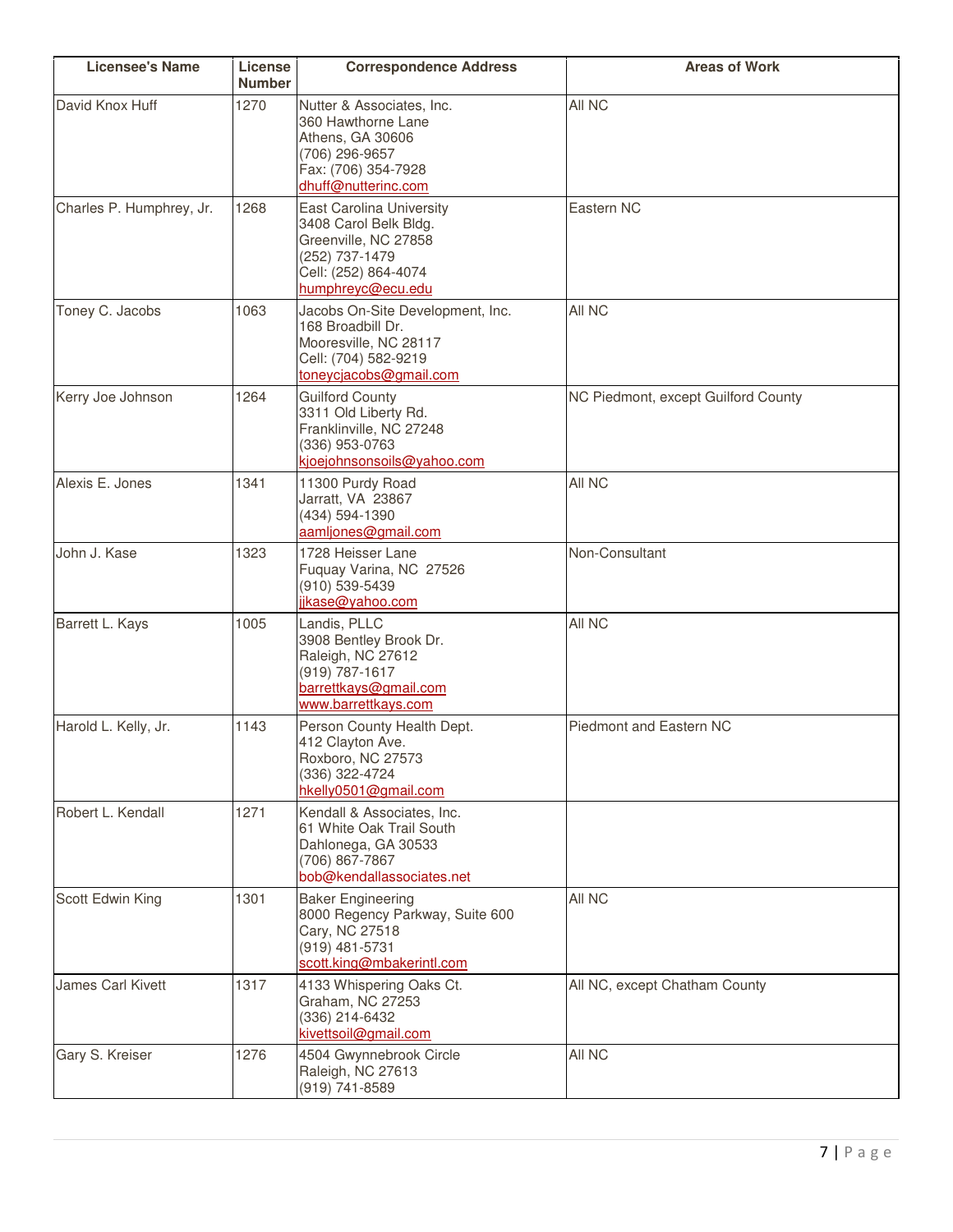| <b>Licensee's Name</b>     | License<br><b>Number</b> | <b>Correspondence Address</b>                                                                                                                           | <b>Areas of Work</b>                                                                                                                                                                                                                                                                                        |
|----------------------------|--------------------------|---------------------------------------------------------------------------------------------------------------------------------------------------------|-------------------------------------------------------------------------------------------------------------------------------------------------------------------------------------------------------------------------------------------------------------------------------------------------------------|
| George K. Lankford         | 1223                     | 238 Shady Grove Road<br>Pittsboro, NC 27312<br>(919) 602-0127<br>gklankford91@gmail.com                                                                 | All NC                                                                                                                                                                                                                                                                                                      |
| John Lewis                 | 1345                     | Soil & Environmental Consultants, PA<br>8412 Falls of Neuse Road<br><b>Ste 104</b><br>Raleigh, NC 27615<br>(919) 846-5900<br>jlewis@sandec.com          | All NC                                                                                                                                                                                                                                                                                                      |
| <b>William Grant Lewis</b> | 1233                     | <b>Axiom Environmental</b><br>218 Snow Ave.<br>Raleigh, NC 27603<br>(919) 215-1693<br>glewis@axiomenvironmental.org                                     | All NC                                                                                                                                                                                                                                                                                                      |
| David L. Lindbo            | 1108                     | 205 Anolis<br>Pittsboro, NC 27312<br>(919) 610-4462<br>david.lindbo@ncsu.edu                                                                            | Non-Consultant                                                                                                                                                                                                                                                                                              |
| Joe Dowell Lynn, Jr.       | 1089                     | 6768 George Hildebran School Road<br>Hickory, NC 28602<br>(828) 310-0089<br>joe.lynnoswps@yahoo.com                                                     | Avery, Ashe, Alleghany, Alexander, Buncombe,<br>Burke, Cabarrus, Caldwell, Catawba, Cleveland,<br>Gaston, Haywood, Henderson, Iredell, Jackson,<br>Lincoln, McDowell, Madison, Mecklenburg, Mitchell,<br>Polk, Rowan, Rutherford, Stokes, Surry,<br>Transylvania, Watauga, Wilkes, Union, Yadkin,<br>Yancey |
| <b>Brett S. Martin</b>     | 1224                     | <b>Wake County Environmental Services</b><br>5216 Melbourne Rd.<br>Raleigh, NC 27606<br>(919) 247-9058<br>bsmartin.bsm@gmail.com                        | Non-Consultant                                                                                                                                                                                                                                                                                              |
| Kevin C. Martin            | 1003                     | 83 Tacoma Circle<br>Asheville, NC 28801<br>(919) 270-7941<br>kmartinncemc@hotmail.com                                                                   | All NC                                                                                                                                                                                                                                                                                                      |
| Paul A. Masten             | 1329                     | 2014 Wrightsville Avenue<br>Wilmington, NC 28403<br>(910) 512-1253<br>pmasten@terrainenv.com                                                            | All NC                                                                                                                                                                                                                                                                                                      |
| Christopher E. McGee       | 1324                     | Agri-Waste Technology, Inc.<br>501 North Salem Street<br>Suite 203<br>Apex, NC 27502<br>$(919)$ 859-0669<br>Fax: (919) 233-1970<br>cmcgee@agriwaste.com | All NC                                                                                                                                                                                                                                                                                                      |
| Alan Hayes McKinney        | 1244                     | DHHS/OSWPS<br>PO Box 1972<br>Boone, NC 28607<br>(828) 764-5076<br>alan.mckinney@dhhs.nc.gov                                                             | Non-Consultant                                                                                                                                                                                                                                                                                              |
| Steven J. Melin            | 1254                     | Mountain Soils, Inc.<br>15 Lone Coyote Ridge<br>Fletcher, NC 28732<br>(828) 551-9903<br>simelin@gmail.com                                               | All NC                                                                                                                                                                                                                                                                                                      |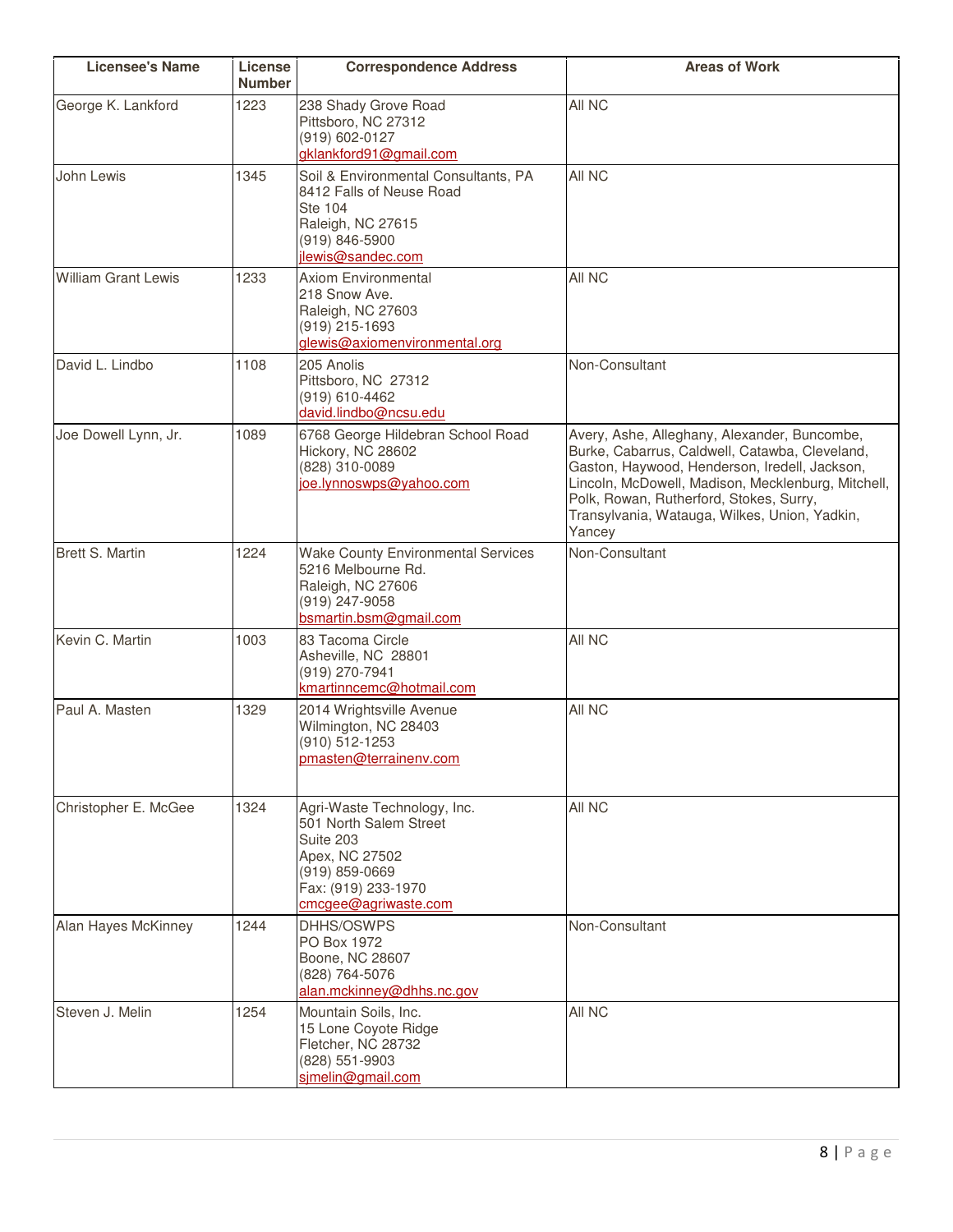| <b>Licensee's Name</b> | License<br><b>Number</b> | <b>Correspondence Address</b>                                                                                                                         | <b>Areas of Work</b>      |
|------------------------|--------------------------|-------------------------------------------------------------------------------------------------------------------------------------------------------|---------------------------|
| Sarah Menser           | 1304                     | Soil Services, PLLC<br>P.O. Box 91115<br>Raleigh, NC 27675-1115<br>(919) 745-1928<br>Cell: (919) 896-1607<br>sarah@soilservices.us                    | All NC                    |
| David E. Meyer         | 1044                     | Protocol Sampling Service, Inc.<br>414 Laurel Ridge Dr.<br>Raleigh, NC 27612<br>(919) 210-6547<br>protocolsampling@yahoo.com                          | All NC except Wake County |
| William Jerome Miller  | 1338                     | <b>Wake County</b><br>4808 Kilkenny Place<br>Raleigh, NC 27612<br>(919) 868-4981<br>wimiller@hotmail.com                                              | All NC                    |
| Albert S. Mills, Jr.   | 1160                     | Orange County Health Dept.<br>1617 McCuiston Drive<br>Burlington, NC 27215<br>(336) 228-1152<br>asm854@triad.rr.com                                   | Non-Consultant            |
| Justin M. Milstein     | 1339                     | Mitchell Environmental, PA<br>1501 Lakestone Village Lane, Suite 205<br>Fuquay Varina, NC 27526<br>(252) 933-5764<br>justin@mitchellenvironmental.com | All NC except Wake County |
| Patrick L. Mitchell    | 1312                     | PO Box 35<br>Turnersburg, NC 28688<br>(704) 437-3518<br>pmitchell nc@yahoo.com                                                                        | All NC                    |
| <b>Scott Mitchell</b>  | 1237                     | Mitchell Environmental, PA<br>1501 Lakestone Village Lane, Suite 205<br>Fuquay Varina, NC 27526<br>(919) 669-0329<br>scott@mitchellenvironmental.com  | All NC                    |
| <b>Gary Morehouse</b>  | 1346                     | <b>Wake County</b><br>110 Cape Fear Drive<br>New Hill, NC 27562<br>(910) 987-6554<br>garymorehouse95@gmail.com                                        | All NC except Wake County |
| Evan T. Morgan         | 1340                     | Three Oaks Engineering<br>324 Blackwell Street, Suite 1200<br>Durham, NC 27701<br>(919) 417-0509<br>evan.morgan@threeoaksengineering.com              | All of NC                 |
| G. Christopher Murray  | 1284                     | <b>Piedmont Environmental</b><br>216 South Swing Road, Suite 1<br>Greensboro, NC 27409<br>(336) 662-5487<br>chris@piedmontsoil.com                    | All NC                    |
| M. Kevin Neal          | 1036                     | DHHS/OSWPB<br>PO Box 997<br>Lexington, NC 27293<br>(336) 462-0052<br>kevin.neal@dhhs.nc.gov                                                           | Non-Consultant            |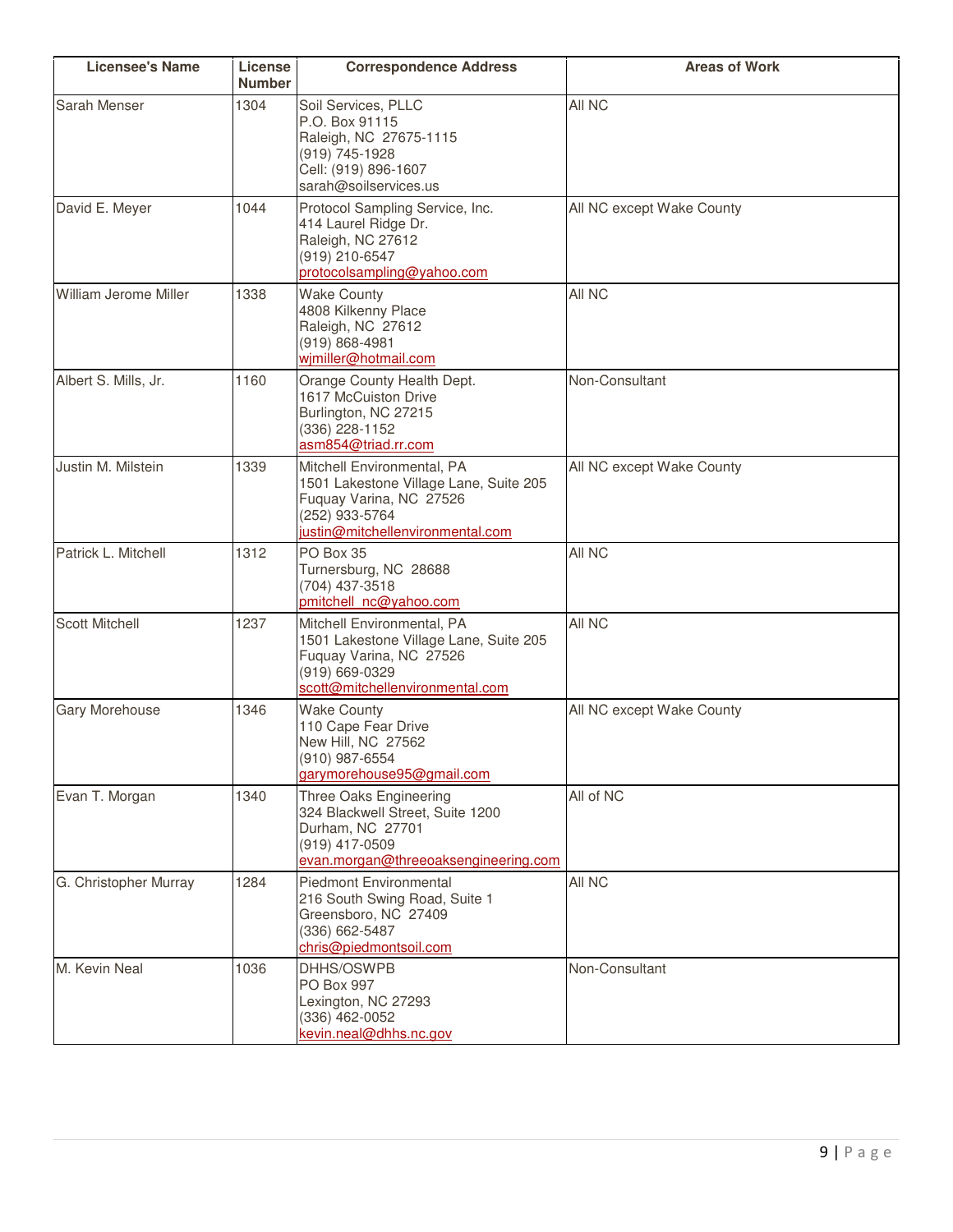| <b>Licensee's Name</b> | License<br><b>Number</b> | <b>Correspondence Address</b>                                                                                                                                            | <b>Areas of Work</b>                          |
|------------------------|--------------------------|--------------------------------------------------------------------------------------------------------------------------------------------------------------------------|-----------------------------------------------|
| Chris P. Niewoehner    | 1242                     | <b>NC State University</b><br>Soil Science Dept.<br>Box 7619<br>Raleigh, NC 27695<br>(919) 515-1459<br>Chris Niewoehner@ncsu.edu                                         | All NC                                        |
| Michael A. Norton      | 1032                     | Steen Town Farm<br>1972 E. U.S. 74 Hwy.<br>Hamlet, NC 28345<br>(910) 582-6607<br>Fax: (910) 582-5148<br>mnorton2@carolina.rr.com                                         | All NC                                        |
| Kevin T. Nunnery       | 1235                     | Biohabitats, Inc.<br>7904 Hilburn Drive<br>Raleigh, NC 27613<br>(919) 781-1653<br>knunnery@biohabitats.com                                                               | Durham, Orange, Wake                          |
| David Kevin O'Loughlin | 1326                     | 1802 Fairview Rd.<br>Raleigh, NC 27608<br>(919) 832-1926<br>doloughlin@bellsouth.net                                                                                     | All NC                                        |
| J. Mike Ortosky, Jr.   | 1075                     | The Earthwise Company<br>1500 River Mill Drive - Unit 201<br>Wake Forest, NC 27587<br>(919) 270-6528<br>ortoskym@gmail.com                                               | All NC                                        |
| James Wendell Overby   | 1218                     | Soil & Forestry Services of the Carolinas,<br><b>PA</b><br>PO Box 832<br>Mooresville, NC 28115<br>(704) 239-2001<br>wendelloverby@gmail.com                              | All NC                                        |
| <b>Hal Owen</b>        | 1102                     | Hal Owen & Associates, Inc.<br>Soil & Environmental Scientists<br>P.O. Box 400<br>Lillington, NC 27546<br>(910) 893-8743<br>Fax: (910) 893-3594<br>halowen@earthlink.net | All NC                                        |
| Kenneth Lee Owens      | 1134                     | Septic Environmental Solutions, Inc.<br>3019 Spring Fancy Lane<br>Indian Trail, NC 28079<br>(704) 502-5588<br>septicenvsol@yahoo.com                                     | All NC                                        |
| Carl D. Peacock Jr     | 1090                     | 508 Aylesbury Drive<br>Chesapeake, VA 23322<br>(757) 651-5921<br>cdpeacockjr@yahoo.com                                                                                   | <b>Coastal Plains &amp; Piedmont Counties</b> |
| Paul G. Penninger      | 1065                     | Penninger Soil Consulting, PLLC<br>595 J.M. Penninger Rd.<br>Lexington, NC 27292<br>(704) 996-6330<br>pgpenninger@gmail.com                                              | All NC                                        |
| Robin Maycock Perez    | 1205                     | 5409 New Rebel Ct<br>Youngsville, NC 27596<br>(919) 418-7645                                                                                                             | All NC                                        |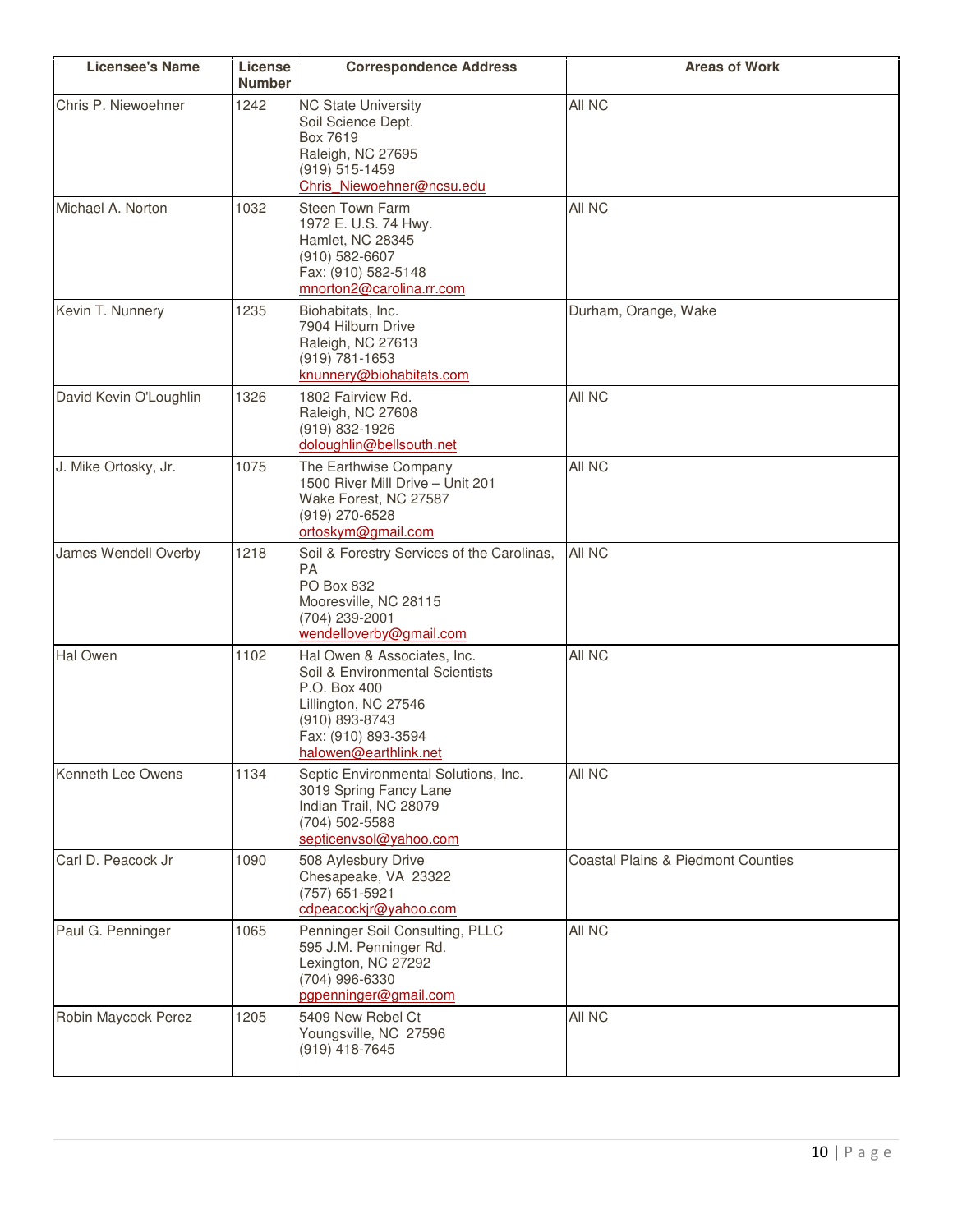| <b>Licensee's Name</b>   | License<br><b>Number</b> | <b>Correspondence Address</b>                                                                                                                                 | <b>Areas of Work</b>         |
|--------------------------|--------------------------|---------------------------------------------------------------------------------------------------------------------------------------------------------------|------------------------------|
| R. Haywood Pittman, II   | 1262                     | <b>Pittman Soil Consulting</b><br>1003 Gregory Fork Rd.<br>Richlands, NC 28574<br>(910) 330-2784<br>PittmanSoil@yahoo.com                                     | All NC                       |
| Richard A. Pontello      | 1232                     | Soil & Environmental Consultants, PA<br>8412 Falls of Neuse Rd, Ste 104<br>Raleigh, NC 27615<br>(919) 846-5900<br>Fax: (919) 846-9467<br>Rpontello@sandec.com | All NC                       |
| Jacob B. Presley         | 1283                     | <b>Mecklenburg County</b><br>3205 Freedom Drive, Suite 8000<br>Charlotte, NC 28208<br>(980) 721-2060<br>jacob.presley@mecklenburgcountync.gov                 | All NC                       |
| Steven M. Price          | 1153                     | Price Environmental Resource Consulting,<br><b>PC</b><br>622 Coon Mtn. Lane<br>Taylorsville, NC 28681<br>(828) 221-7000<br>ncsoil@gmail.com                   | All NC except Catawba County |
| Adrian L. Pruett         | 1314                     | Carolina Soil & Septic Consulting, PLLC<br>1498 Carson Road<br>Cleveland, NC 27013<br>(704) 202-5791<br>adrianpruett@yahoo.com                                | All NC except Rowan County   |
| Terri C. Ritter          | 1309                     | NC Dept. of Health and Human Services<br>5605 Six Forks Road<br>Raleigh, NC 27699<br>(336) 301-7187<br>terri.ritter@dhhs.nc.gov                               | All NC                       |
| <b>B. Lane Rivenbark</b> | 1302                     | Nutter & Associates, Inc.<br>360 Hawthorne Lane<br>Athens, GA 30606<br>(706) 354-7925<br>Irivenbark@nutterinc.com                                             | All NC                       |
| John C. Roberts          | 1292                     | Ground Truth Soil Consulting, PLLC<br>1302 Roberts Road<br>Newport, NC 28570<br>(252) 725-1320<br>john.roberts@groundtruthsoil.com                            | All NC                       |
| Samuel A. Rollans        | 1231                     | Rollans Soil & Environmental Services, PA All NC<br>PO Box 832<br>Mooresville, NC 28115<br>(704) 746-5046<br>Fax: (704) 278-0989<br>rollans.ashley@yahoo.com  |                              |
| Robert A. Rose           | 1273                     | Halifax County Health Department<br>204 Emry Street<br>Roanoke Rapids, NC 27870<br>(252) 532-3019<br>Fax: (252) 583-2245<br>rosea@halifaxnc.com               | Non-Consultant               |
| Kathleen M. Saunders     | 1313                     | The Oaks Group, PA<br>121 Holt Lane<br>Mooresville, NC 28117<br>(704) 578-4951<br>KathleenMSaunders@gmail.com                                                 | Piedmont & Western NC        |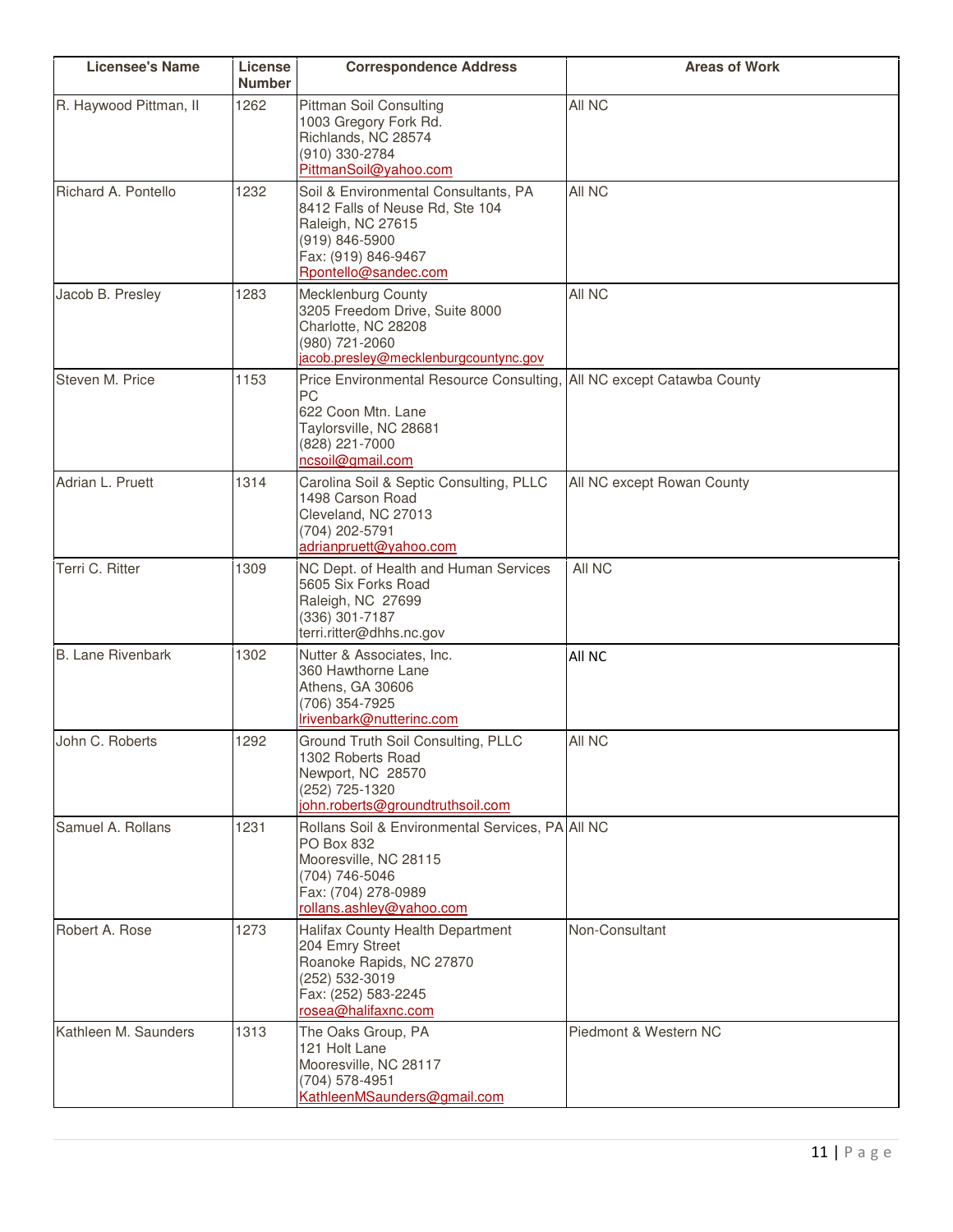| <b>Licensee's Name</b> | License<br><b>Number</b> | <b>Correspondence Address</b>                                                                                                                                                                              | <b>Areas of Work</b>                                                                                                                                                                               |
|------------------------|--------------------------|------------------------------------------------------------------------------------------------------------------------------------------------------------------------------------------------------------|----------------------------------------------------------------------------------------------------------------------------------------------------------------------------------------------------|
| <b>Erik Severson</b>   | 1275                     | 2714 Blaydon Drive<br>Raleigh, NC 27606<br>(919) 623-6175<br>erik.severson@gmail.com                                                                                                                       |                                                                                                                                                                                                    |
| <b>Tyler Sgro</b>      | 1347                     | Davis Horizons, LLC<br>4524 Orr Street<br>North Charleston, SC 29405<br>(843) 754-6307<br>tyler@davishorizons.com                                                                                          | Bladen, Brunswick, Carteret, Cleveland, Columbus,<br>Cumberland, Duplin, Gaston, New Hanover, Hoke,<br>Jones, Mecklenburg, Moore, Onslow, Pamlico,<br>Pender, Richmond, Robeson, Sampson, Scotland |
| Karl A. Shaffer        | 1009                     | 501 North Salem Street<br>Suite 203<br>Apex, NC 27502<br>(919) 244-1984<br>Fax: (919) 233-1970<br>shaffersoils@gmail.com                                                                                   | All NC                                                                                                                                                                                             |
| Larry T. Sink          | 1054                     | 8716 Arlies Trail<br>Willow Springs, NC 27592<br>(919) 557-7061<br>Fax: (919) 567-1669<br>sinksoil@embargmail.com                                                                                          | Piedmont and Coastal Plain Counties of NC                                                                                                                                                          |
| Derrick A. Smith       | 1311                     | 409 Oaks End Drive<br>Holly Springs, NC 27540<br>Cell: (336) 504-9277<br>smith.soil.septic@gmail.com                                                                                                       | Alamance, Caswell, Chatham, Durham, Franklin,<br>Granville, Johnston, Lee, Orange, Person, Wake                                                                                                    |
| Fred D. Smith          | 1059                     | Fred D. Smith Soil Consulting<br>1004 Roundtable Court<br>Knightdale, NC 27545<br>(252) 908-4369<br>fds4444@reagan.com                                                                                     | VA and all NC except Wake County                                                                                                                                                                   |
| Heather C. Smith       | 1336                     | Venture I<br>940 Main Campus Drive<br>Suite 500<br>Raleigh, NC 27606<br>(919) 754-5019<br>hsmith@vhb.com                                                                                                   | All of NC                                                                                                                                                                                          |
| <b>Horace Smith</b>    | 1069                     | 9300 Litchford Road<br>Raleigh, NC 27615<br>(919) 847-7131<br>hsmith16@nc.rr.com                                                                                                                           | Non-Consultant                                                                                                                                                                                     |
| Ryan P. Smith          | 1327                     | 101 Pin Oak Court<br>Elon, NC 27244<br>(336) 260-3564<br>ryan@piedmontsoil.com                                                                                                                             | All NC                                                                                                                                                                                             |
| Daniel G. Spangler     | 1145                     | Spangler Soil Investigations (SSI)<br>802 Bradford Place<br>Monroe, NC 28110-9355<br>Office: (704) 282-2319<br>Mobile: (704) 291-1909<br>Home: (704) 289-8970<br>Fax: (704) 282-2319<br>spanglerSI@aol.com | Anson, Cabarrus, Gaston, Cleveland, Lincoln,<br>Mecklenburg, Montgomery, Richmond, Stanly,<br>Union                                                                                                |
| Steven A. Stadelman    | 1062                     | 100 Waiters Way<br>Youngsville, NC 27596<br>(919) 495-0333<br>sastadelman@gmail.com                                                                                                                        | All NC                                                                                                                                                                                             |
| Miranda Stamper        | 1258                     | Terracon Consultants, Inc.<br>4115 Highland Pointe Drive<br>Unionville, NC 28110<br>(919) 815-3997<br>miranda13stamper@yahoo.com                                                                           | Chatham, Mecklenburg, Union, Wake                                                                                                                                                                  |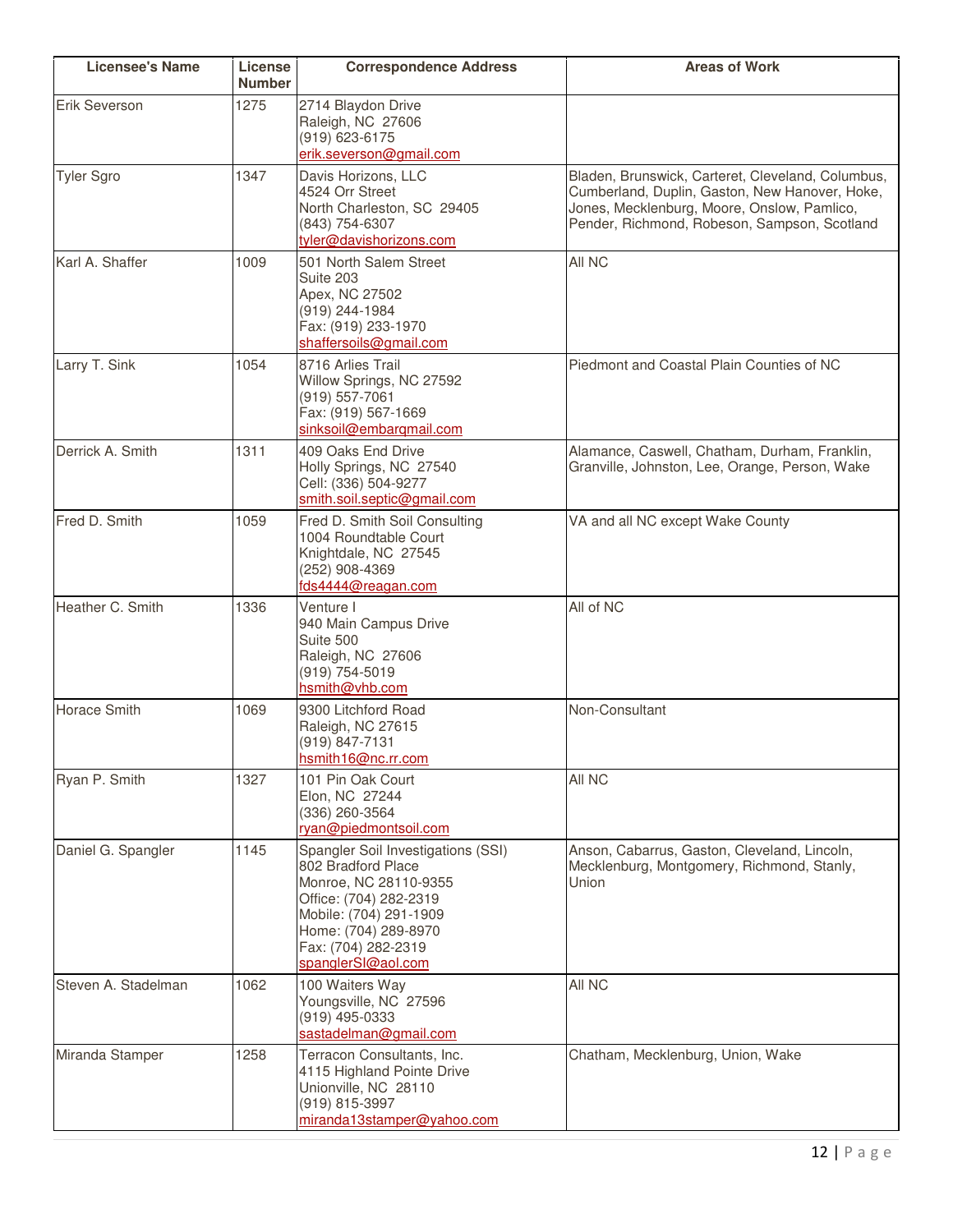| <b>Licensee's Name</b> | License<br><b>Number</b> | <b>Correspondence Address</b>                                                                                                                                                   | <b>Areas of Work</b>                                               |
|------------------------|--------------------------|---------------------------------------------------------------------------------------------------------------------------------------------------------------------------------|--------------------------------------------------------------------|
| <b>Edward Stephens</b> | 1331                     | NC Dept. of Agriculture & Consumer<br><b>Services</b><br>127 Cardinal Drive<br>Wilmington, NC 28405<br>(910) 585-3792<br>edward.stephens@ncagr.gov                              | Non-Consultant                                                     |
| Jerry V. Stimpson      | 1046                     | Soil Consultant Services, Inc.<br>2012 Brocton Place<br>Durham, NC 27712<br>(919) 471-7645 (471-SOIL)<br>Fax: (919) 471-7645<br>stimp79098@aol.com                              | Central NC                                                         |
| E. Scott Stone         | 1038                     | Environmental & Soil Service, Inc<br>P.O. Box 82<br>Pinetops, NC 27864<br>(252) 531-3471<br>esssoil@aol.com                                                                     | All NC                                                             |
| Robert Edwin Stott, II | 1229                     | <b>PO Box 114</b><br>Stoneville, NC 27048<br>Cell: (336) 344-4008<br>Fax: (336) 573-2001<br>edwin@piedmontsoil.com                                                              | All NC                                                             |
| Jonathan P. Stucky     | 1321                     | Craven County Health Dept.<br>2818 Neuse Blvd.<br>New Bern, NC 28561<br>(252) 636-4936<br>Fax: (252) 636-1474<br>istucky@cravencountync.gov                                     | Non-Consultant                                                     |
| Eric B. Sucre          | 1328                     | Weyerhaeuser Company<br><b>PO Box 275</b><br>Springfield, OR 97477<br>(541) 988-7572<br>Fax: (541) 988-0611<br>eric.sucre@weyerhaeuser.com                                      | Buncombe, Carteret, Craven, Durham, Lenoir,<br>Madison, Pitt, Wake |
| Bradley E. Suther      | 1266                     | Kennesaw State University<br>Dept. of Geography and Anthropology<br>402 Bartow Avenue NW<br>Kennesaw, GA 30144<br>(470) 578-4735<br>Fax: (470) 578-9147<br>bsuther@kennesaw.edu | Non-Consultant                                                     |
| <b>Kevin Thomas</b>    | 1282                     | Civil & Environmental Consultants, Inc.<br>3701 Arco Corporate Drive<br>Suite 400<br>Charlotte, NC 28273<br>(980) 260-2035<br>kthomas@cecinc.com                                | All NC                                                             |
| Eric Norman Thompson   | 1238                     | 312B East Jones Street<br>Raleigh, NC 27601<br>(336) 701-0609<br>enthomsen@gmail.com                                                                                            | Non-Consultant                                                     |
| Larry B. Thompson Jr.  | 1287                     | Thompson Environmental Consulting, Inc.<br><b>PO Box 541</b><br>Midland, NC 28107-0541<br>(704) 301-4881<br>Fax: (206) 350-8895<br>larry@thompsonenv.com                        | <b>All NC</b>                                                      |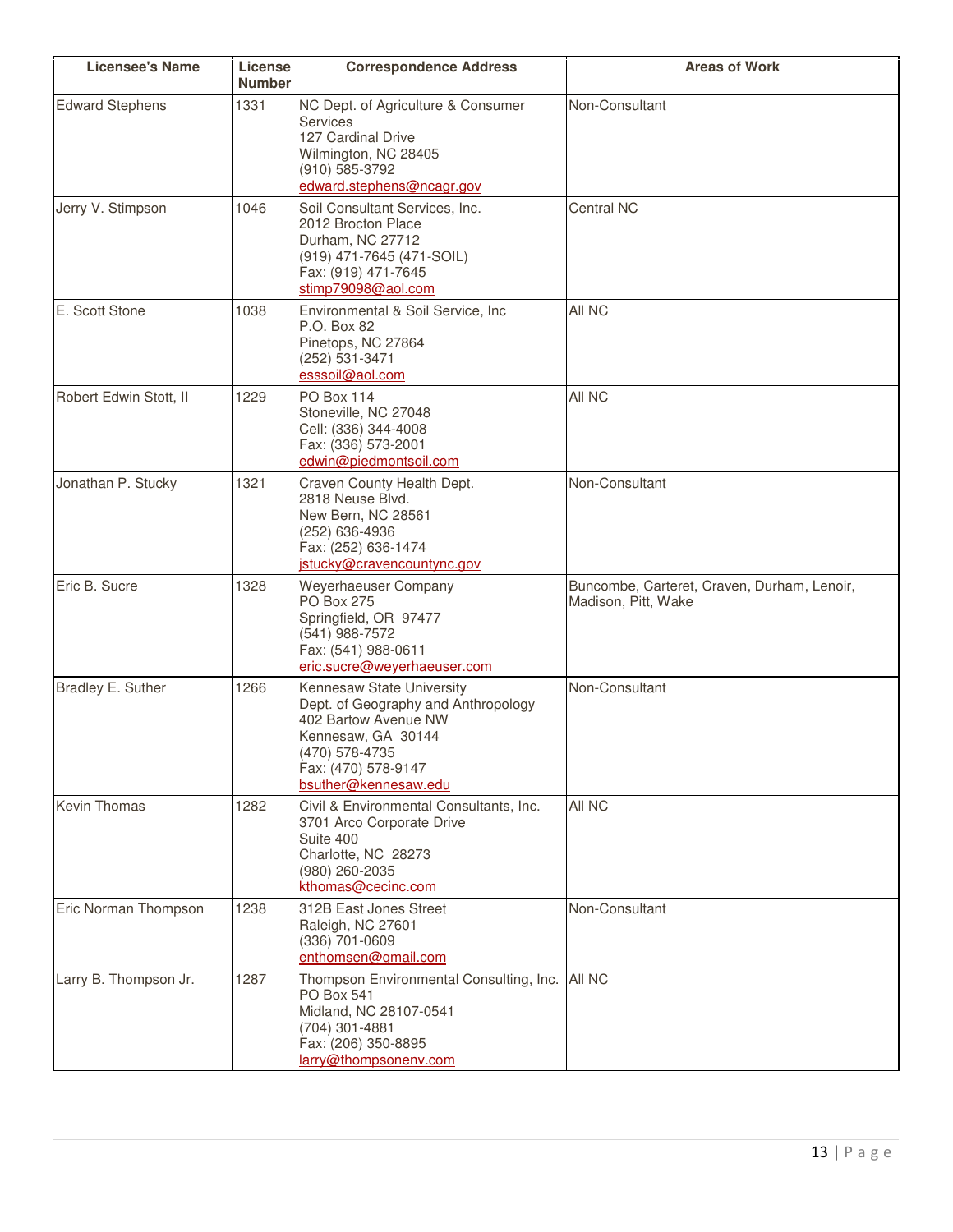| <b>Licensee's Name</b>     | License<br><b>Number</b> | <b>Correspondence Address</b>                                                                                                                                         | <b>Areas of Work</b>                  |
|----------------------------|--------------------------|-----------------------------------------------------------------------------------------------------------------------------------------------------------------------|---------------------------------------|
| Thomas D. Thornton         | 1322                     | 4274 Bell Williams Rd.<br><b>Currie, NC 28435</b><br>(910) 231-0907<br>t.danny.thornton@live.com                                                                      | Southeast NC, except Brunswick County |
| James Alton Tipton         | 1335                     | 137 George Sorrells Road<br>Hayesville, NC 28904<br>(828) 389-6754<br>Fax: (828) 389-6754<br>tipton92@frontier.com                                                    | All NC                                |
| G. Craig Turner            | 1091                     | Land Management Group, Inc.<br>3805 Wrightsville Ave., Ste. 15<br>Wilmington, NC 28403<br>(910) 452-0001<br>Fax: (910) 452-0060<br>cturner@Imgroup.net                | All NC                                |
| Jeffrey D. Vaughan         | 1227                     | Agri-Waste Technology, Inc.<br>501 North Salem Street, Suite 203<br>Apex, NC 27502<br>(919) 859-0669<br>Fax: (919) 233-1970<br>jvaughan@agriwaste.com                 | All NC                                |
| Michael J. Vepraskas       | 1012                     | <b>NC State University</b><br>Crop & Soil Sciences Dept.<br>Box 7620<br>Raleigh, NC 27695-7619<br>(919) 515-1458<br>Fax: (919) 515-7959<br>michael vepraskas@ncsu.edu | All NC                                |
| Jason L. Volker            | 1300                     | 3144 Daingerfield Drive<br>Raleigh, NC 27616<br>(919) 880-3137<br>jvolker@smeinc.com                                                                                  | All NC                                |
| <b>Karen Davis Wallace</b> | 1319                     | <b>NCDHHS</b><br>PO Box 2828<br>Weaverville, NC 28787<br>(704) 930-4889<br>karen.d.wallace@dhhs.nc.gov                                                                | Non-Consultant                        |
| David Blenton Ward         | 1265                     | D & K Soil Consultants, Inc.<br>7572 Snow Camp Road<br>Snow Camp, NC 27349<br>(336) 380-1785<br>davikase@yahoo.com                                                    | All NC, except Orange County          |
| Katie Webber               | 1344                     | Resource Environmental Solutions, LLC<br>3600 Glenwood Avenue<br><b>Ste 100</b><br>Raleigh, NC 27612<br>(410) 279-5741<br>kwebber@res.us                              | All NC                                |
| Donald L. Wells            | 1099                     | Soil & Environmental Consultants, PA<br>8412 Falls of Neuse Road<br><b>Ste 104</b><br>Raleigh, NC 27615<br>(919) 846-5900<br>Fax: (919) 846-9467<br>dwells@sandec.com | All NC                                |
| Robert P. Willcox, Jr.     | 1098                     | Willcox & Mabe Soil Solutions, PLLC<br>7231B Summerfield Road<br>Summerfield, NC 27358<br>Cell: (336) 339-9128<br>rob@willcoxmabesoil.com                             | All NC                                |